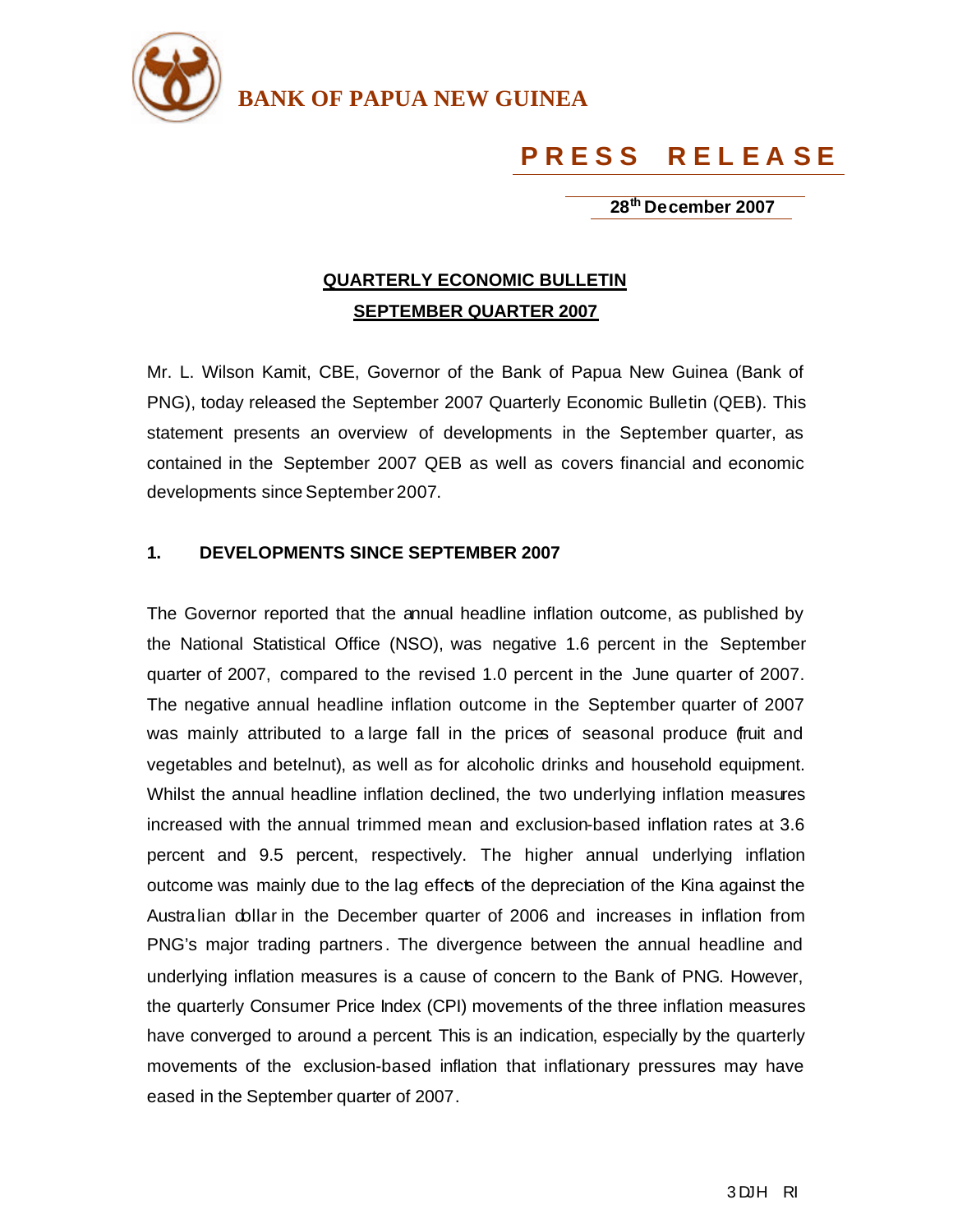Since end of September 2007, the daily Kina exchange rate has appreciated against the United States dollar to its highest of US\$0.3545 on the  $7<sup>th</sup>$  of December 2007, but depreciated to US\$0.3525 on the  $27<sup>th</sup>$  of December 2007 due to higher demand for foreign exchange. The increase in demand for foreign exchange resulted from the favourable Kina to Australian dollar exchange rate as the Kina appreciated against the Australian dollar since September 2007, from A\$0.3853 to A\$0.4021 on the 27<sup>th</sup> Dec ember 2007. The strengthening of the Kina against the US and Australian dollars are expected to ease inflationary pressures further in the December quarter of 2007.

Whilst the Bank continued to maintain a neutral monetary policy stance, the dealing margins for the Repurchase Agreements (Repos) was reduced to 100 basis points on both sides of the Kina Facility Rate (KFR) to align short-term interest rates with the KFR. One commercial bank lowered its Indicator Lending Rate (ILR) with the spread now at 8.95 - 9.45 percent. Domestic interest rates continued to remain low and stable up to Dec ember 2007, consistent with the high level of liquidity in the banking system. Lending to the private sector continued to increase, reflecting the low interest rate environment and the increase in economic activity, but at a lower pace than in 2006.

The level of foreign exchange reserves increased to US\$2,194.3 million on the  $27<sup>th</sup>$ of December 2007*,* from US\$1,887.7 million at the end of September 2007. This increase reflected high foreign exchange inflows, mainly from mineral tax receipts received by the Government. Given the slowdown in inflows of foreign exchange the Bank of PNG has supported the market through selling of foreign exchange. This has eased the downward pressure on the Kina exchange rate.

The Governor stated that whilst macroeconomic conditions remained generally favourable, the Bank is concerned about inflationary pressures that will come about as a result of the recent significant increase in the domestic pric e of fuel in December 2007 and high recurrent expenditure by the Government. Consequently, further inflationary pressure is expected as public enterprises and private companies pass on the high cost of fuel to consumers . Furthermore, the huge fiscal surplus and the build-up in the Government's Trust Accounts combined with increases in monetary aggregates are also causes of concern to price stability. The Bank will continue to closely monitor these developments and, if necessary, adopt an appropriate monetary policy stance in order to maintain price stability.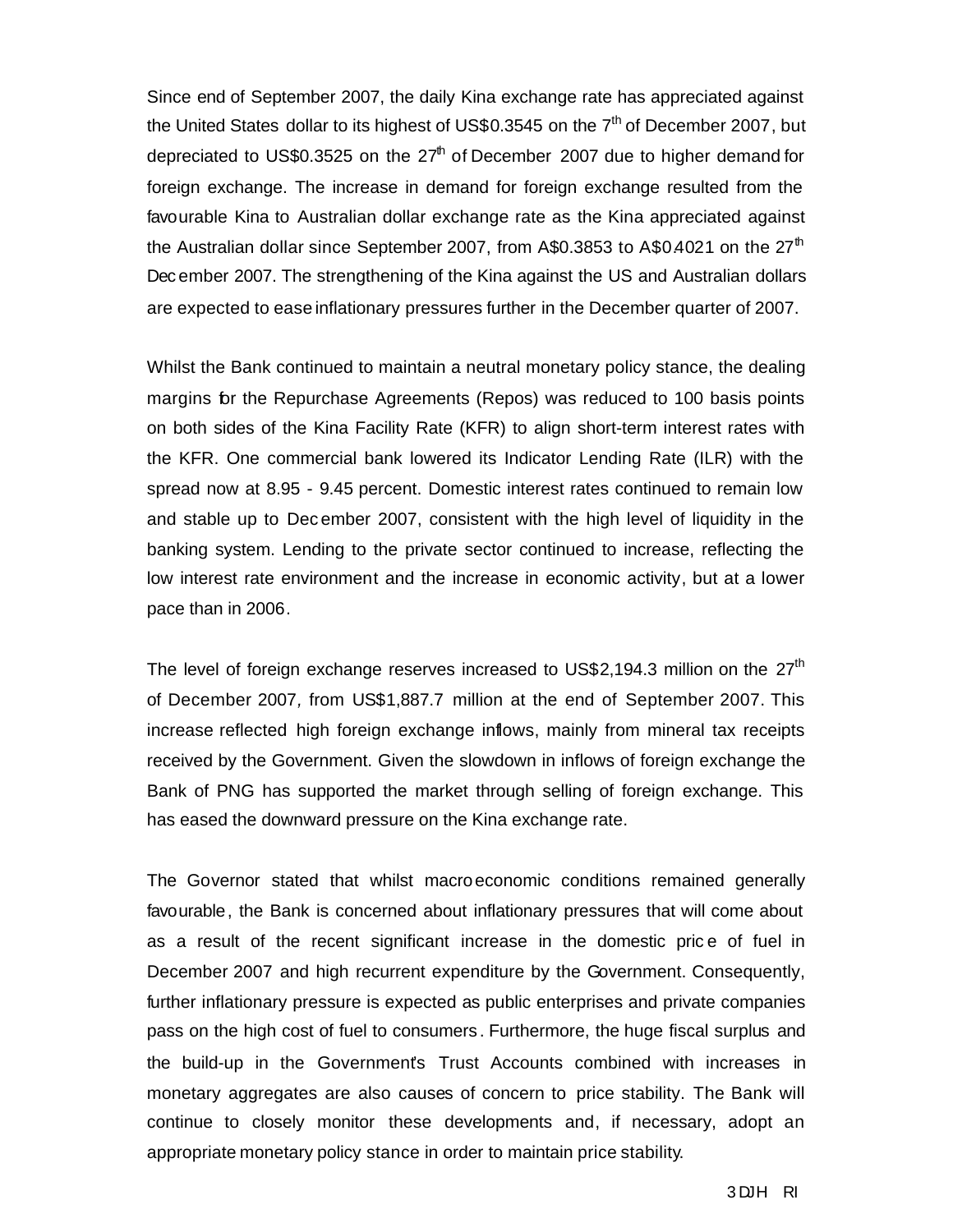## **2. OVERVIEW OF THE DEVELOPMENTS IN THE SEPTEMBER QUARTER OF 2007**

Most economic indicators available to the Bank of PNG (BPNG) point to continued economic growth in the third quarter of 2007. Increased production of some major export commodities, driven by higher international prices, increased Government expenditure supported by large mineral tax inflows, higher import demand and growth in private sector credit are all indicative of this continued growth. Lending to the private sector increased due to low domestic interest rates and increase in business activities. While the annual headline inflation declined in the September quarter of 2007, the annual underlying inflation measures increased mainly reflecting the lag effects of the depreciation of the Kina against the Australian dollar. Given the large fiscal surplus and the build up of deposits in Trust Accounts, the Bank is concerned that if these funds are drawn down at a faster pace it will impact on liquidity and threaten price stability achieved over the last few years.

Data obtained from the Bank of Papua New Guinea's Business Liaison Survey (BLS) showed that the nominal value of sales in the private sector increased by 9.4 percent in the June quarter of 2007, compared to the March quarter of 2007. By sector, the increase in the nominal value of sales was across all sectors, except the building and construction and transportation sectors. By region, all surveyed regions recorded increases in sales. Over the twelve months to June 2007, the nominal value of sales increased by 15.1 percent.

The Bank's Employment Index indicated that employment in the formal private sector, excluding the mineral sector, decreased by 0.5 percent in the September quarter of 2007, compared to an increase of 3.6 percent in the June quarter of 2007. The sectors that recorded declines were the transportation, agriculture/forestry/fisheries and building and construction sectors, while the retail/wholesale, manufacturing and financial/business and other services sectors increased. Over the year to September 2007, the level of employment, excluding the mineral sector, increased by 11.3 percent.

Quarterly headline inflation as measured by the Consumer Price Index (CPI), increased by 0.6 percent in the September quarter of 2007, compared to 0.7 percent in the June quarter of 2007. Quarterly trimmed mean inflation was 1.1 percent and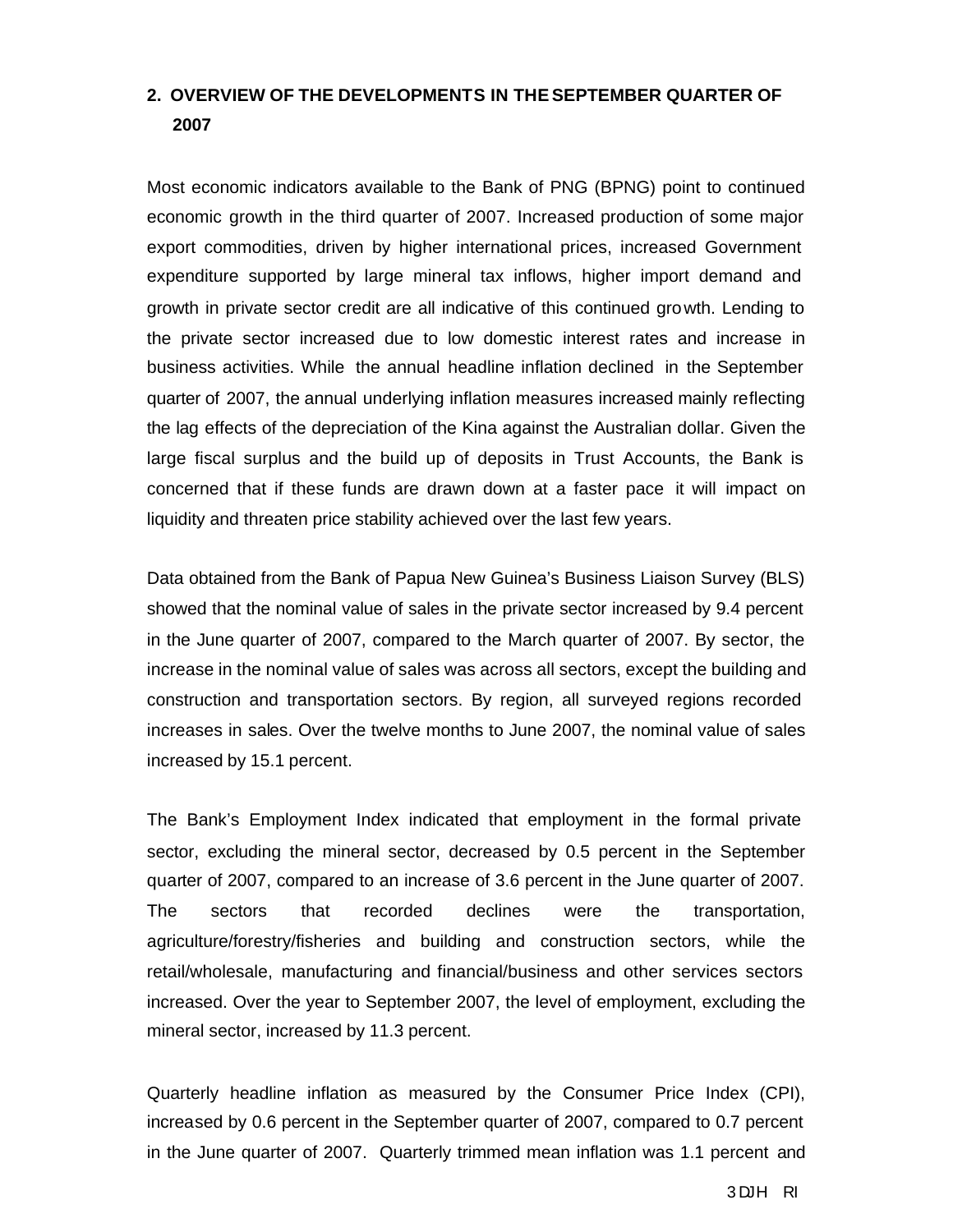exclusion-based inflation was 1.2 percent, compared to 1.1 and 1.4 percent, respectively, in the June quarter of 2007. By region, all urban areas recorded higher prices.

Annual headline inflation decreased by 1.6 percent in the September quarter of 2007, compared to an increase of 3.3 percent in the September quarter of 2006. The annual trimmed mean inflation was 3.6 percent in the September quarter of 2007, compared to 1.2 percent in the September quarter 2006. Annual exclusion-based inflation was 9.5 percent in the September quarter of 2007, compared to negative 0.8 percent in the September quarter of 2006.

In the September quarter of 2007, the daily average Kina exchange rate appreciated against the US dollar by 2.3 percent, the Australian dollar by 0.4 percent, the Euro by 0.3 percent and the pound sterling by 0.6 percent, while it depreciated by 0.1 percent against the Japanese yen. These movements resulted in the quarterly average Trade Weighted Index (TWI) appreciating by 0.8 percent in the September quarter of 2007.

Higher international prices for most mineral, agricultural and log exports resulted in an 8.0 percent increase in the weighted average kina price of PNG's exports in the September quarter of 2007, compared to the corresponding quarter of 2006. There was a 4.9 percent increase in the weighted average price of mineral exports, with higher kina prices of gold and crude oil, which more than offset the decline in copper export prices. For the agricultural, logs and marine product exports, the weighted average kina price increased by 25.7 percent. This was accounted for by higher kina prices of coffee, cocoa, copra, copra oil, palm oil and log exports.

The overall surplus in the balance of payments for the nine months to September 2007 was K1,227 million, compared to a surplus of K1,536 million in the corresponding period of 2006. This outcome was the result of a lower surplus in the current account combined with a lower net inflow in the capital and financial accounts.

The current account recorded a surplus of K784 million in the nine months to September 2007, compared to a surplus of K1,127 million in the corresponding period of 2006. The lower surplus reflected a decline in trade surplus and higher net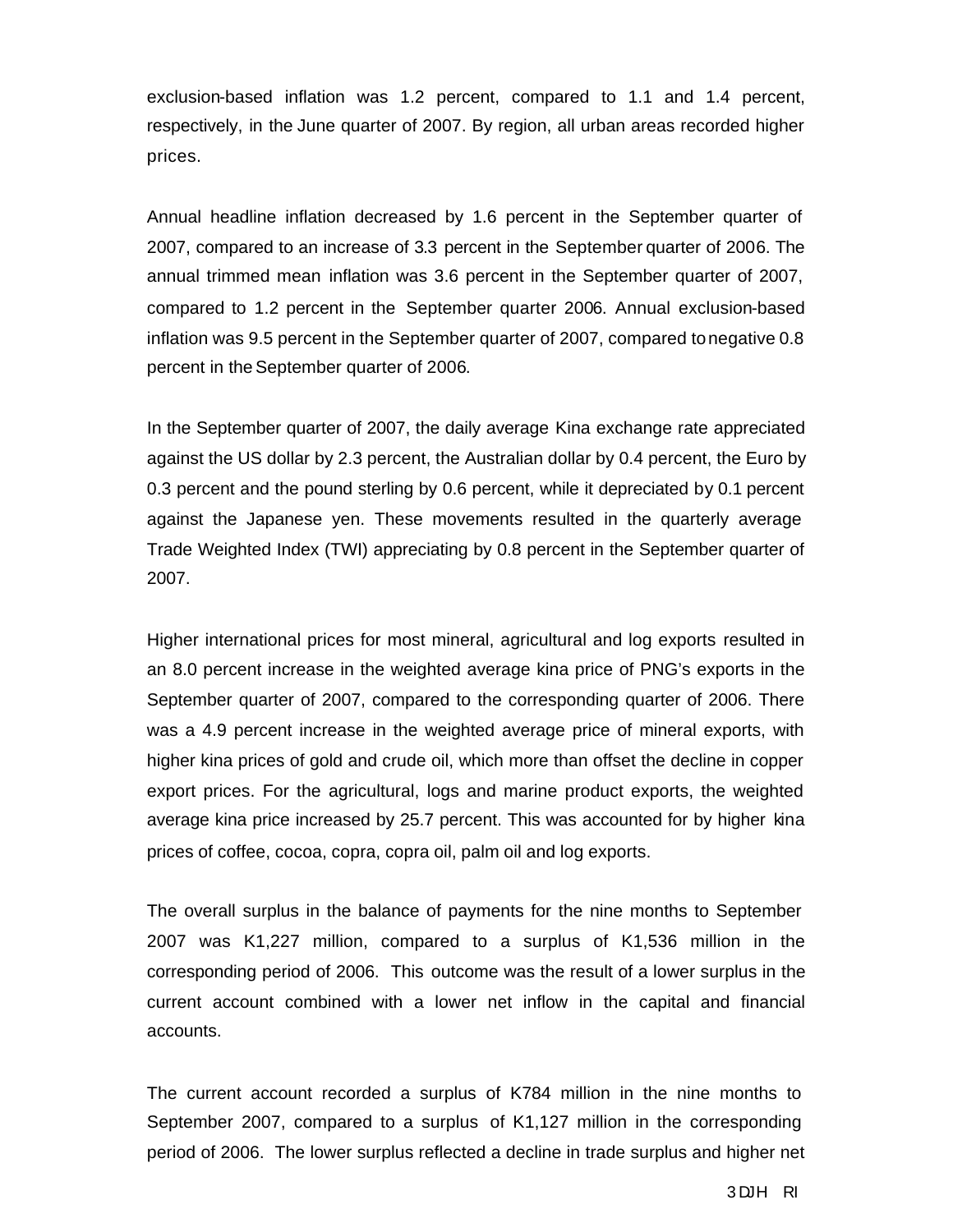service payments, which more than offset lower net income payments and higher net transfer receipts.

The capital and financial accounts recorded a lower surplus of K411 million in the nine months to September 2007, compared to a surplus of K479 million in the corresponding period of 2006.

The capital account recorded a lower net inflow of K93 million in the nine months to September 2007, compared to K101 million in the corresponding period of 2006. The decline was due to lower capital inflows by donor agencies for project financing.

The financial account recorded a net inflow of K318 million in the nine months to September 2007, compared to a net inflow of K378 in the corresponding period of 2006. This lower outcome was a result of higher net outflow in other investments.

The level of gross foreign exchange reserves at the end of September 2007 was K5,552.2 (US\$1,887.7) million, sufficient for 9.1 months of total and 12.7 months of non-mineral import covers.

The Bank of Papua New Guinea maintained a neutral monetary policy stance during the September quarter of 2007. The Kina Facility Rate (KFR) was kept unchanged at 6.0 percent, while the dealing margin for the Repurchase Agreements (Repo) were maintained at 150 basis points on the buy and sell side of the KFR. The 28-day and 63-day Central Bank Bills (CBBs) rates increased during the same period, reflecting higher issuance of CBBs by the Central Bank to diffuse excess liquidity and realignment of short-term domestic interest rates with the KFR.

The Bank continued to utilise its Open Market Operation (OMO) instruments in the conduct of monetary policy over the September quarter of 2007. The CBBs and Repo facility were mainly used to sterilise excess liquidity, as the Government continued to retire Treasury bills. The Cash Reserve Requirement (CRR) and the Minimum Liquid Assets Ratio (MLAR) of the commercial banks were maintained at 3.0 percent and 25.0 percent, respectively, over the September quarter of 2007.

The average level of broad money supply (M3\*) declined marginally by 0.3 percent in the September quarter of 2007, compared to an increase of 8.5 percent in the June